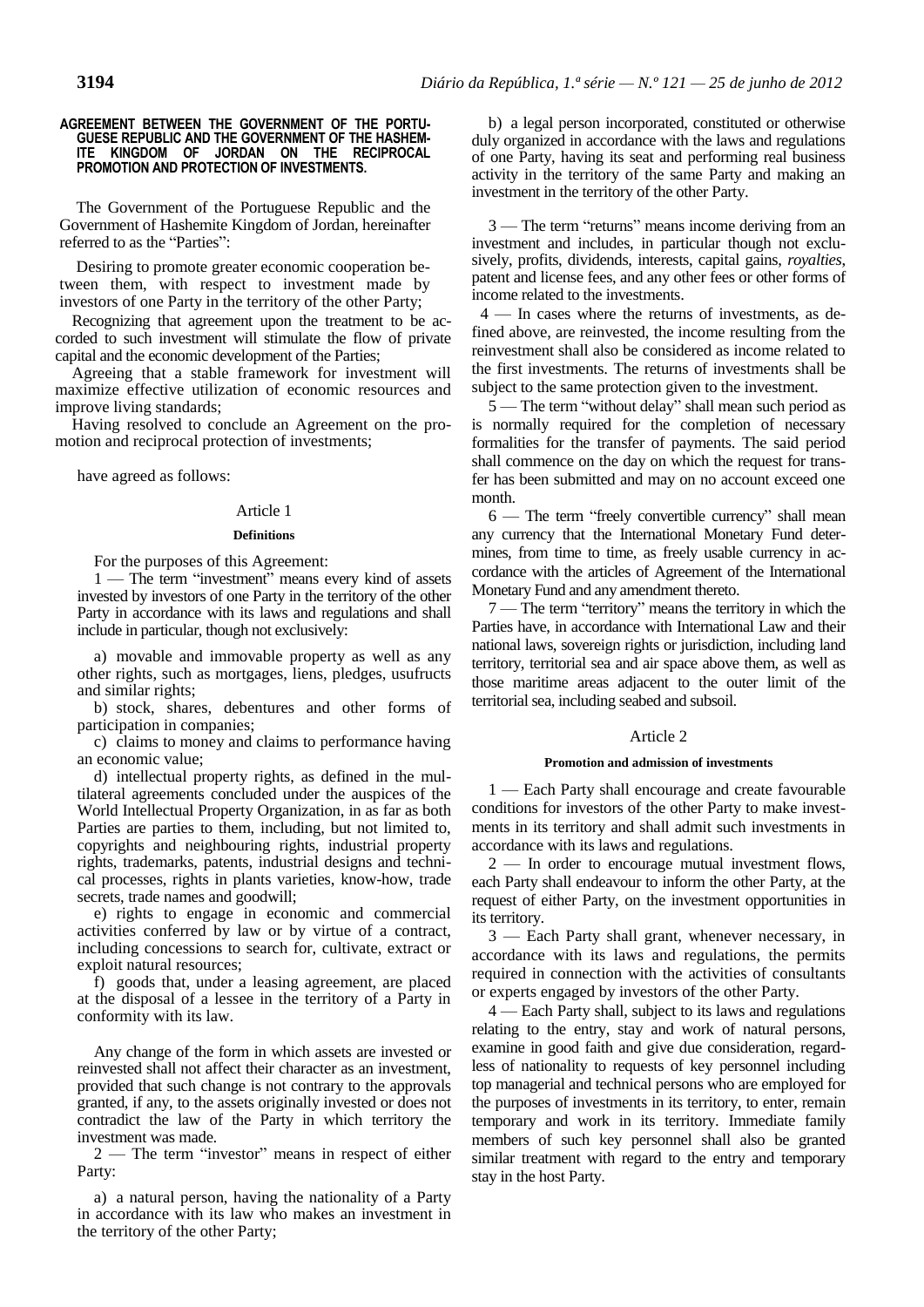### Article 3

#### **Protection of investments**

1 — Each Party shall extend in its territory full protection and security to investments and returns of investors of the other Party. Neither Party shall hamper, by arbitrary or discriminatory measures, the development, management, maintenance, use, enjoyment, expansion, sale and, if it is the case, the liquidation of such investments.

2 — Investments or returns of investors of either Party in the territory of the other Party shall be accorded fair and equitable treatment.

### Article 4

# **National treatment and most favoured nation treatment**

1 — Neither Party shall accord in its territory to investments and returns of investors of the other arty a treatment less favourable than that which it accords to investments and returns of its own investors, or investments and returns of investors of any other third State, whichever is more favourable to the investors concerned.

2 — Neither Party shall accord in its territory to the investors of the other Party, as regards, acquisition, expansion, operation, management, maintenance, enjoyment, use, sale or disposal of their investment, a treatment which is less favourable than that which it accords to its own investors or to investors of any third State, whichever is more favourable to the investors concerned.

3 — Each Party shall accord to investors of the other Party and to their investments and return the better of the treatments required by paragraphs 1 and 2 of this article, whichever is more favourable to the investors or investments and returns.

4 — The provisions of paragraphs 1 and 2 of this article shall not be construed so as to oblige one Party to extend to the investors of the other Party the benefit of any treatment, preference or privilege which may be extended by the former Party by virtue of:

a) any existing or future customs union or economic or monetary union, free trade area or similar international agreements to which cither of the Party is or may become a Party in the future;

b) any international agreement or arrangement, wholly or partially related to taxation.

5 — The provisions of this article shall be without prejudice to the right of either Party to apply the relevant provisions of their tax law which distinguish between taxpayers who are not in the same situation with regard to their place of residence or with regard to the place where their capital is invested.

### Article 5

#### **Expropriation**

1 — A Party shall not expropriate or nationalize directly or indirectly an investment in its territory of an investor of the other Party or take any measure or measures having equivalent effect (hereinafter referred to as «expropriation») except:

- a) for a purpose which is in the public interest;
- b) on a non-discriminatory basis;
- c) in accordance with due process of law; and

d) accompanied by payment of prompt, adequate and effective compensation.

2 — Compensation shall be paid without delay.

3 — Compensation shall be equivalent to the fair market value of the expropriated investment immediately before the expropriation occurred. The fair market value shall not reflect any change in value occurring because the expropriation had become publicly known earlier.

4 — Compensation shall be fully realizable and freely transferable.

5 — An investor of a Party affected by the expropriation carried out by the other Party shall have the right to prompt review of its case, including the valuation of its investment and the payment of compensation in accordance with the provisions of this article, by a judicial authority or another competent and independent authority of the latter Party.

#### Article 6

#### **Compensation for damage or loss**

1 — When investments made by investors of either Party suffer loss or damage owing to war or other armed conflict, civil disturbances, state of national emergency, revolution, riot or similar events in the territory of the other Party they shall be accorded by the latter Party treatment, as regards restitution, indemnification, compensation or other settlement, not less favourable than the treatment that the latter Party accords to its own investors or to investors of any third State, whichever is more favourable to the investors concerned.

2 — Without prejudice to paragraph 1 of this article and of article 5, investors of one Party who in any of the events referred to in that paragraph suffer damage or loss in the territory of the other Party resulting from:

a) requisitioning of their property or part thereof by its forces or authorities;

b) destruction of their property or part thereof by its forces or authorities which was not caused in combat or was not required by the necessity of the situation;

shall be accorded a prompt, adequate and effective compensation or restitution for the damage or loss sustained during the period of requisitioning as a result of destruction of their property. Resulting payments shall be made in freely convertible currency and be freely transferable without delay.

# Article 7

#### **Transfers**

1 — Each Party shall ensure that all payments relating to an investment in its territory of an investor of the other Party may be freely transferred into and out of its territory without delay. Such transfers shall include, in particular, though not exclusively:

a) the initial capital and additional amounts to maintain or increase an investment;

b) returns;

c) payments made under a contract including a loan agreement;

d) proceeds from the sale or liquidation of all or any part of an investment;

e) payments of compensation under articles 5 and 6 of this Agreement;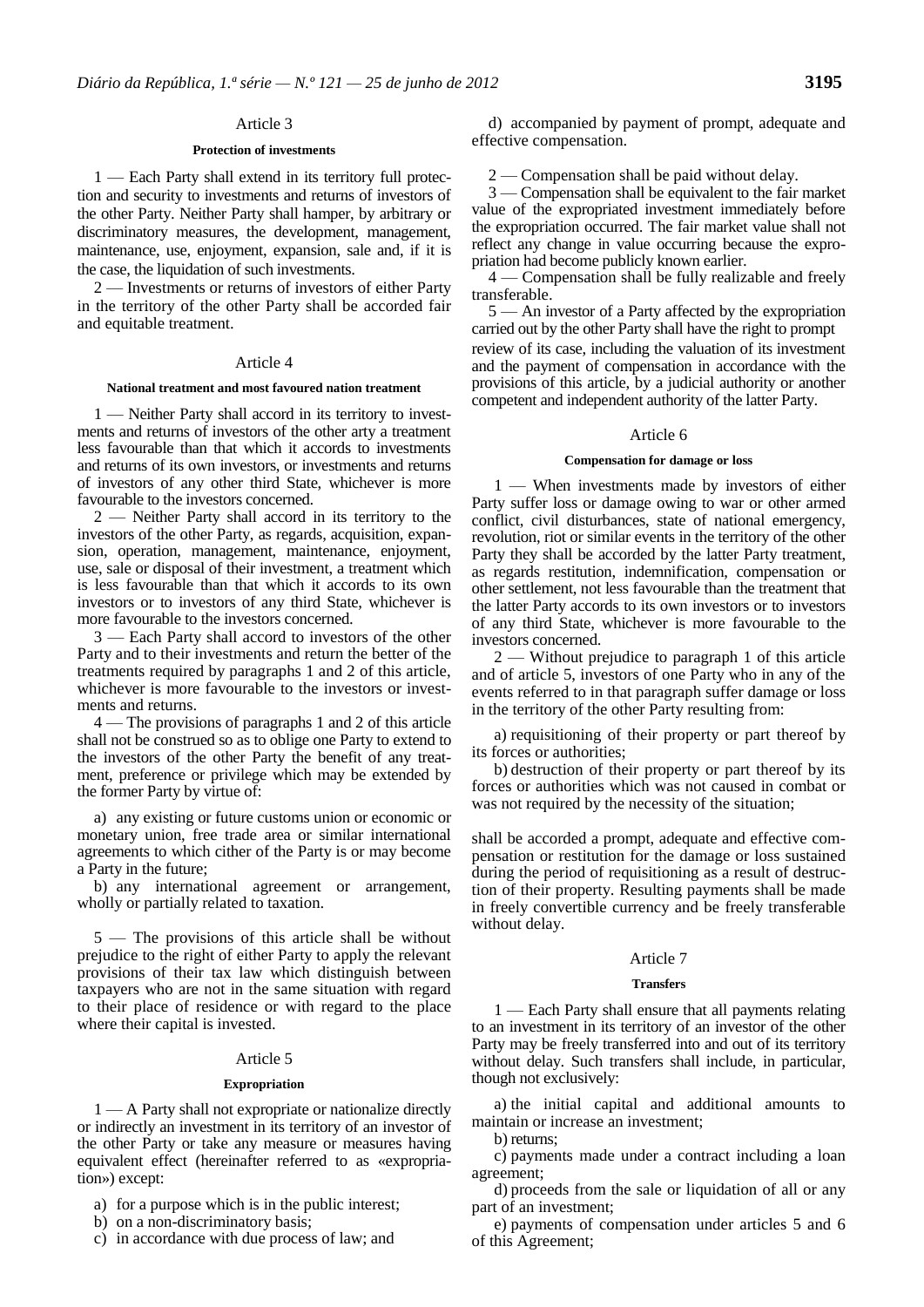f) payments arising out of the settlement of an investment dispute;

g) earnings and other remuneration of personnel engaged from abroad in connection with an investment.

2 — Each Party shall ensure that the transfers under paragraph 1 of this article are made in a freely convertible currency, at the market rate of exchange prevailing on the date of transfers and shall be made without delay.

3 — Each Party shall ensure that the interest at EURIBOR rate calculated together with compensation for the period starting from the occurrence of events under articles 5 and 6 until the date of transfer of payment and payment will be effected in accordance with provisions of payment and payment will be effected in accordance with provisions of paragraphs 1 and 2 of this article.

# Article 8

# **Subrogation**

1 — If one Party or its designated Agency (for the purpose of this article: the "First Party") makes a payment under an indemnity given in respect of an investment in the territory of the other Party (for the purpose of this article: the "Second Party"), the Second Party shall recognize:

a) the assignment to the First Party by law or by legal transaction of all the rights and claims of the party indemnified; and

b) that the First Party is entitled to exercise such rights and enforce such claims by virtue of subrogation, to the same extent as the party indemnified, and shall assume the obligations related to the investment.

2— The First Party shall be entitled in all circumstances to:

a) the same treatment in respect of the rights, claims and obligations acquired by it, by virtue of the assignment; and

b) any payments received in pursuance of those rights and claims;

as the party indemnified was entitled to receive it by virtue of this Agreement, in respect of the investment concerned and its related returns.

# Article 9

## **Application of other obligations**

1 — If the provisions of law of either Party or international obligations existing at present or established thereafter between the Parties in addition to the present Agreement, contain a rule, whether general or specific, entitling investments by investors of the other Party to a treatment more favourable than is provided for by the present Agreement, such rule shall to the extent that it is more favourable prevail over the present Agreement.

2 — Each Party shall observe any contractual obligation it may have entered into towards an investor of the other Party with regard to investments approved by it in its territory.

# Article 10

#### **Settlement of disputes between a Party and an investor of the other Party**

1 — Any investment dispute between a Party and an investor of the other Party shall be settled by negotiations.

2 — If a dispute under paragraph 1 of this article cannot be settled within six (6) months of a written notification, the dispute shall be upon the request of the investor settled as follows:

a) by a competent court of the Party; or

b) by conciliation or arbitration by the International Centre for Settlement of Investment Disputes (ICSID), established by the Convention on the Settlement of Investment Disputes between States and Nationals of other States, opened for signature in Washington on March 18th,

1965. In case of arbitration, each Party, by this Agreement irrevocably consents in advance, even in the absence of an individual arbitral agreement between the Party and the investor, to submit any such dispute to this Centre. This consent implies the renunciation of the requirement that the internal administrative or judicial remedies should be exhausted; or

c) by arbitration by three arbitrators in accordance with the Arbitration Rules of the United Nations Commission on International Trade Law (UNCITRAL), as amended by the last amendment accepted by both Parties at the time of the request for initiation of the arbitration procedure. In case of arbitration, each Party, by this Agreement irrevocably consents in advance, even in the absence of an individual arbitral agreement between the Party and the investor, to submit any such dispute to the tribunal mentioned.

3 — The award shall be final and binding; it shall be executed according to the national law; each Party shall ensure the recognition and enforcement of the arbitral award in accordance with its relevant laws and regulations.

4 — A Party which is a party to a dispute shall not, at any stage of conciliation or arbitration proceedings or enforcement of an award, raise the objection that the investor who is the other party to the dispute has received an indemnity by virtue of a guarantee in respect of all or a part of its losses.

5 — An investor who has submitted the dispute to a national court in accordance with paragraph 2, *a*), of this article or to one of the arbitral tribunals mentioned in paragraph 2, *b*) to *d*), shall not have the right to pursue his case in any other court or tribunal. The investor's choice to the court or arbitral tribunal is final and binding.

# Article 11

### **Settlement of disputes between the Parties**

1 — Disputes between the Parties concerning the interpretation or application of this Agreement shall be settled as far as possible by negotiations.

2 — If a dispute according to paragraph 1 of this article cannot be settled within six (6) months it shall upon the request of either Party be submitted to an arbitral tribunal.

3 — Such arbitral tribunal shall be constituted ad hoc as follows: each Party shall appoint one arbitrator and these two arbitrators shall agree upon a national of a third State as their chairman. Such arbitrators shall be appointed within two (2) months from the date one Party has informed the other Party, of its intention to submit the dispute to an